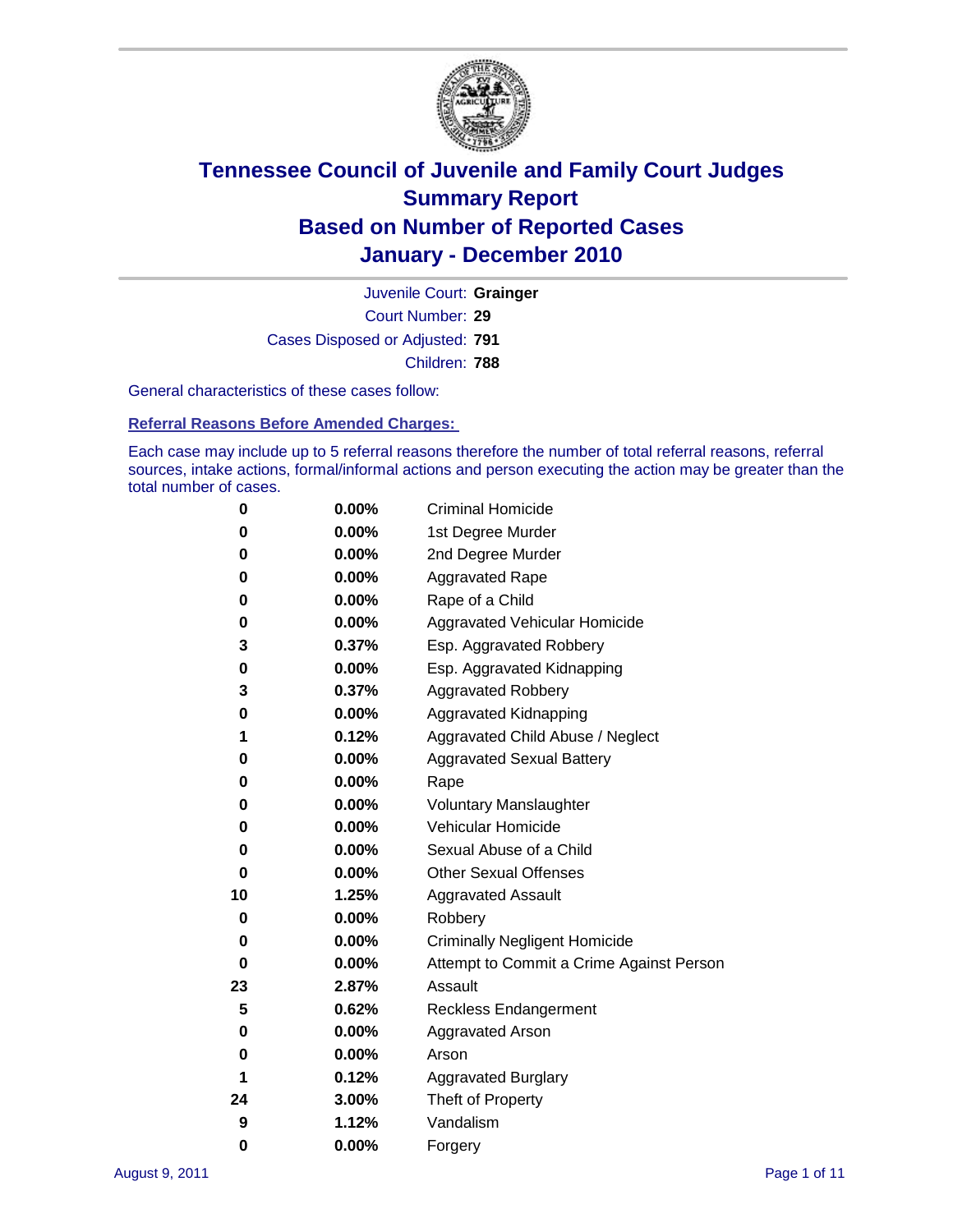

Court Number: **29** Juvenile Court: **Grainger** Cases Disposed or Adjusted: **791**

Children: **788**

#### **Referral Reasons Before Amended Charges:**

Each case may include up to 5 referral reasons therefore the number of total referral reasons, referral sources, intake actions, formal/informal actions and person executing the action may be greater than the total number of cases.

| $\boldsymbol{0}$ | 0.00%    | <b>Worthless Checks</b>                                     |
|------------------|----------|-------------------------------------------------------------|
| $\mathbf 2$      | 0.25%    | Illegal Possession / Fraudulent Use of Credit / Debit Cards |
| 4                | 0.50%    | <b>Burglary</b>                                             |
| 0                | 0.00%    | Unauthorized Use of a Vehicle                               |
| 0                | $0.00\%$ | <b>Cruelty to Animals</b>                                   |
| 0                | 0.00%    | Sale of Controlled Substances                               |
| 8                | 1.00%    | <b>Other Drug Offenses</b>                                  |
| 5                | 0.62%    | <b>Possession of Controlled Substances</b>                  |
| 0                | $0.00\%$ | <b>Criminal Attempt</b>                                     |
| 0                | 0.00%    | Carrying Weapons on School Property                         |
| 0                | 0.00%    | Unlawful Carrying / Possession of a Weapon                  |
| 5                | 0.62%    | <b>Evading Arrest</b>                                       |
| 0                | $0.00\%$ | Escape                                                      |
| 1                | 0.12%    | Driving Under Influence (DUI)                               |
| $\mathbf{2}$     | 0.25%    | Possession / Consumption of Alcohol                         |
| 0                | $0.00\%$ | Resisting Stop, Frisk, Halt, Arrest or Search               |
| 0                | $0.00\%$ | <b>Aggravated Criminal Trespass</b>                         |
| 4                | 0.50%    | Harassment                                                  |
| 0                | 0.00%    | Failure to Appear                                           |
| 0                | $0.00\%$ | Filing a False Police Report                                |
| 0                | 0.00%    | Criminal Impersonation                                      |
| 1                | 0.12%    | <b>Disorderly Conduct</b>                                   |
| 3                | 0.37%    | <b>Criminal Trespass</b>                                    |
| 0                | 0.00%    | <b>Public Intoxication</b>                                  |
| 0                | 0.00%    | Gambling                                                    |
| 7                | 0.87%    | Traffic                                                     |
| 0                | $0.00\%$ | <b>Local Ordinances</b>                                     |
| 0                | 0.00%    | Violation of Wildlife Regulations                           |
| $\mathbf{2}$     | 0.25%    | Contempt of Court                                           |
| $\bf{0}$         | 0.00%    | Violation of Probation                                      |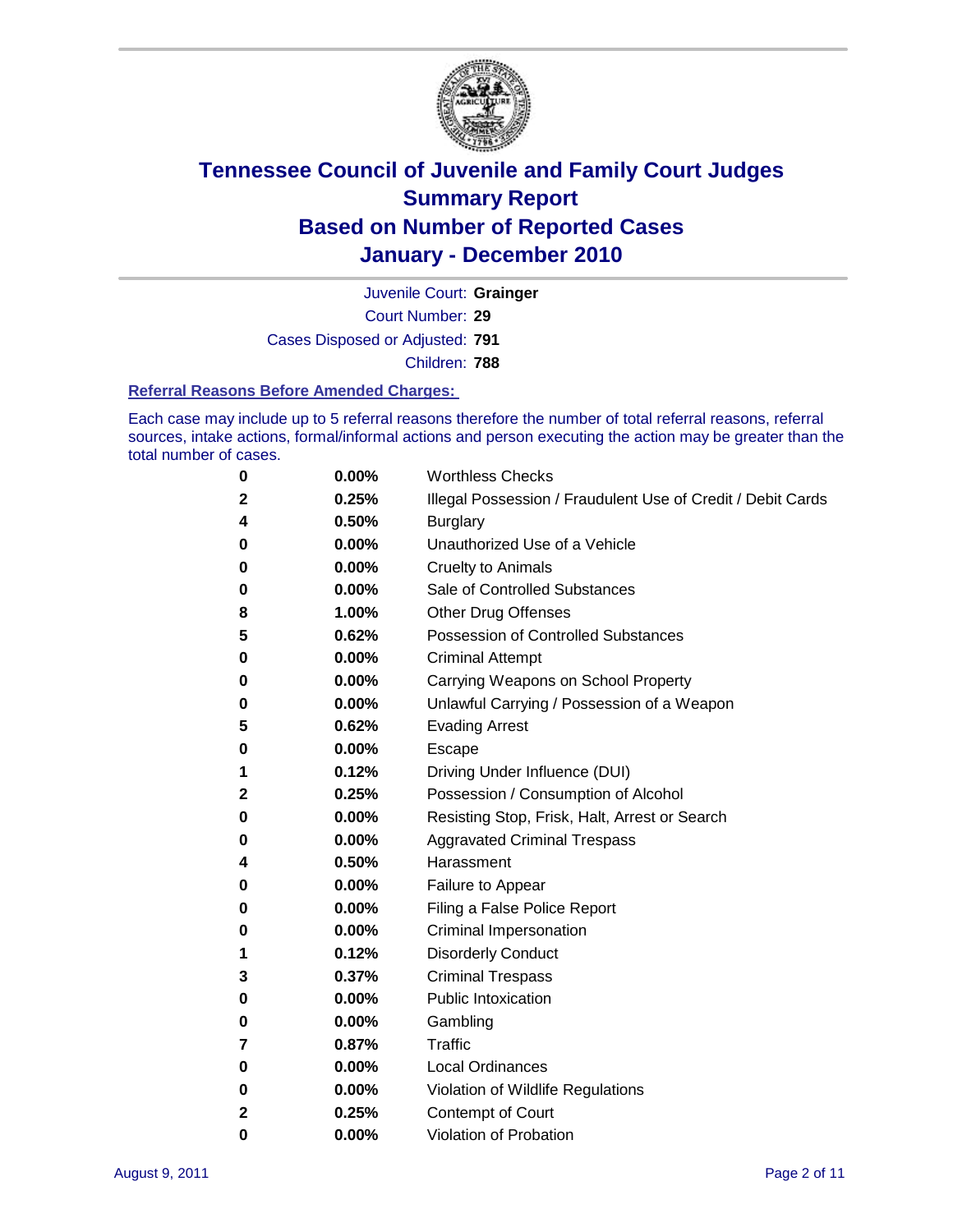

Court Number: **29** Juvenile Court: **Grainger** Cases Disposed or Adjusted: **791** Children: **788**

#### **Referral Reasons Before Amended Charges:**

Each case may include up to 5 referral reasons therefore the number of total referral reasons, referral sources, intake actions, formal/informal actions and person executing the action may be greater than the total number of cases.

| $\bf{0}$     | 0.00%    | Violation of Aftercare                 |
|--------------|----------|----------------------------------------|
| 16           | 2.00%    | <b>Unruly Behavior</b>                 |
| 34           | 4.24%    | Truancy                                |
| 6            | 0.75%    | In-State Runaway                       |
| 0            | 0.00%    | Out-of-State Runaway                   |
| 9            | 1.12%    | Possession of Tobacco Products         |
|              | 0.12%    | Violation of a Valid Court Order       |
| 0            | 0.00%    | Violation of Curfew                    |
| 2            | 0.25%    | <b>Sexually Abused Child</b>           |
| $\mathbf{2}$ | 0.25%    | <b>Physically Abused Child</b>         |
| 99           | 12.36%   | Dependency / Neglect                   |
| 9            | 1.12%    | <b>Termination of Parental Rights</b>  |
| 0            | $0.00\%$ | <b>Violation of Pretrial Diversion</b> |
| $\bf{0}$     | 0.00%    | Violation of Informal Adjustment       |
| 202          | 25.22%   | <b>Judicial Review</b>                 |
| 20           | 2.50%    | <b>Administrative Review</b>           |
| 1            | 0.12%    | <b>Foster Care Review</b>              |
| 140          | 17.48%   | Custody                                |
| 6            | 0.75%    | Visitation                             |
| 10           | 1.25%    | Paternity / Legitimation               |
| 115          | 14.36%   | <b>Child Support</b>                   |
| 0            | 0.00%    | <b>Request for Medical Treatment</b>   |
| 1            | 0.12%    | <b>Consent to Marry</b>                |
| 5            | 0.62%    | Other                                  |
| 801          | 100.00%  | <b>Total Referrals</b>                 |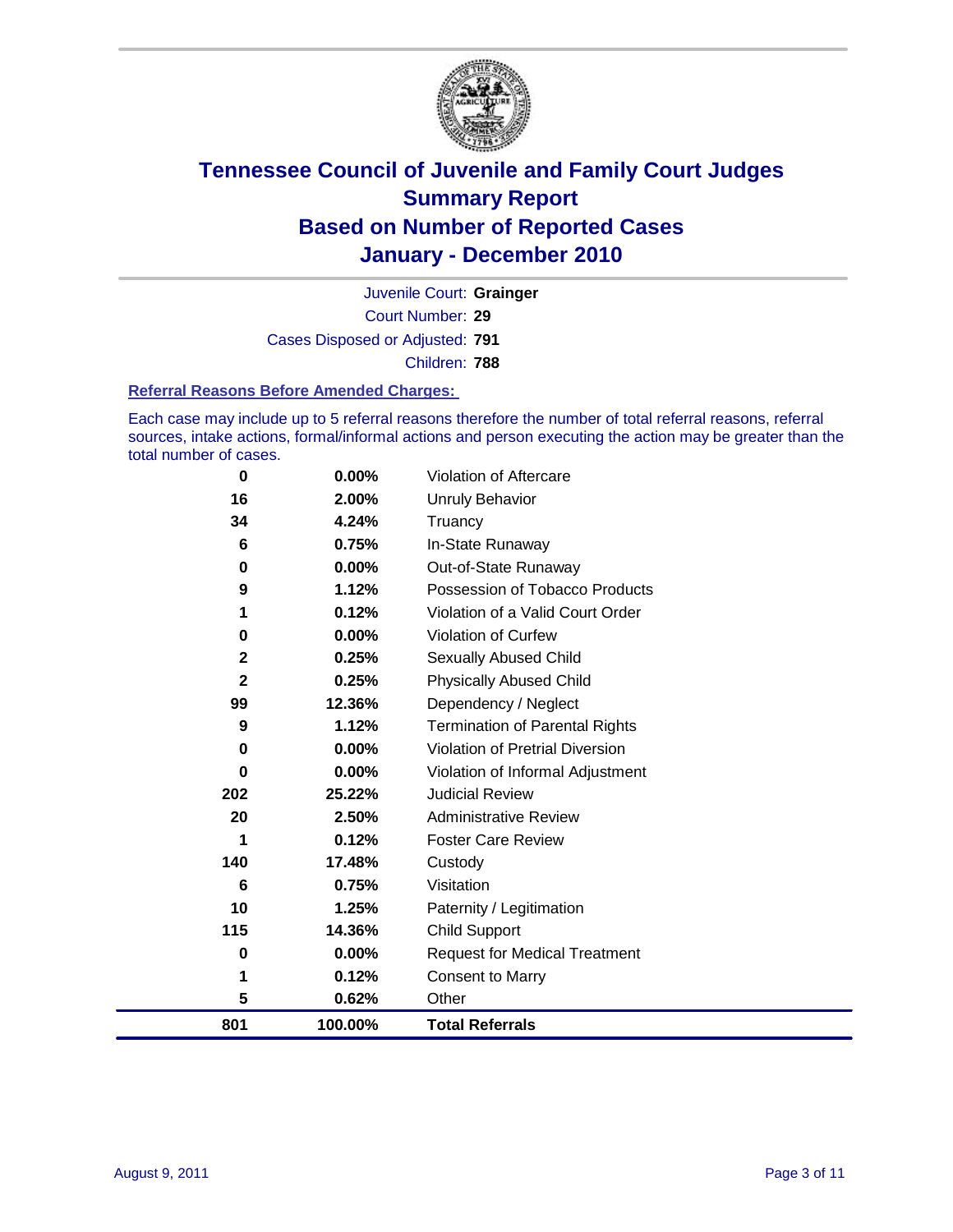

| <b>Referral Sources: 1</b> |         |                                   |  |
|----------------------------|---------|-----------------------------------|--|
|                            |         |                                   |  |
| 108                        | 13.48%  | Law Enforcement                   |  |
| 79                         | 9.86%   | Parents                           |  |
| 56                         | 6.99%   | <b>Relatives</b>                  |  |
| 0                          | 0.00%   | Self                              |  |
| 43                         | 5.37%   | School                            |  |
| 4                          | 0.50%   | <b>CSA</b>                        |  |
| 278                        | 34.71%  | <b>DCS</b>                        |  |
| 120                        | 14.98%  | <b>Other State Department</b>     |  |
| 0                          | 0.00%   | <b>District Attorney's Office</b> |  |
| 82                         | 10.24%  | <b>Court Staff</b>                |  |
| 0                          | 0.00%   | Social Agency                     |  |
| 3                          | 0.37%   | <b>Other Court</b>                |  |
| 18                         | 2.25%   | Victim                            |  |
| 5                          | 0.62%   | Child & Parent                    |  |
| 0                          | 0.00%   | Hospital                          |  |
| 0                          | 0.00%   | Unknown                           |  |
| 5                          | 0.62%   | Other                             |  |
| 801                        | 100.00% | <b>Total Referral Sources</b>     |  |

### **Age of Child at Referral: 2**

|     | 100.00% | <b>Total Child Count</b> |
|-----|---------|--------------------------|
| 0   | 0.00%   | <b>Unknown</b>           |
| 5   | 0.63%   | Ages 19 and Over         |
| 91  | 11.55%  | Ages 17 through 18       |
| 142 | 18.02%  | Ages 15 through 16       |
| 131 | 16.62%  | Ages 13 through 14       |
| 69  | 8.76%   | Ages 11 through 12       |
| 350 | 44.42%  | Ages 10 and Under        |
|     | 788     |                          |

<sup>1</sup> If different than number of Referral Reasons (801), verify accuracy of your court's data.

<sup>2</sup> One child could be counted in multiple categories, verify accuracy of your court's data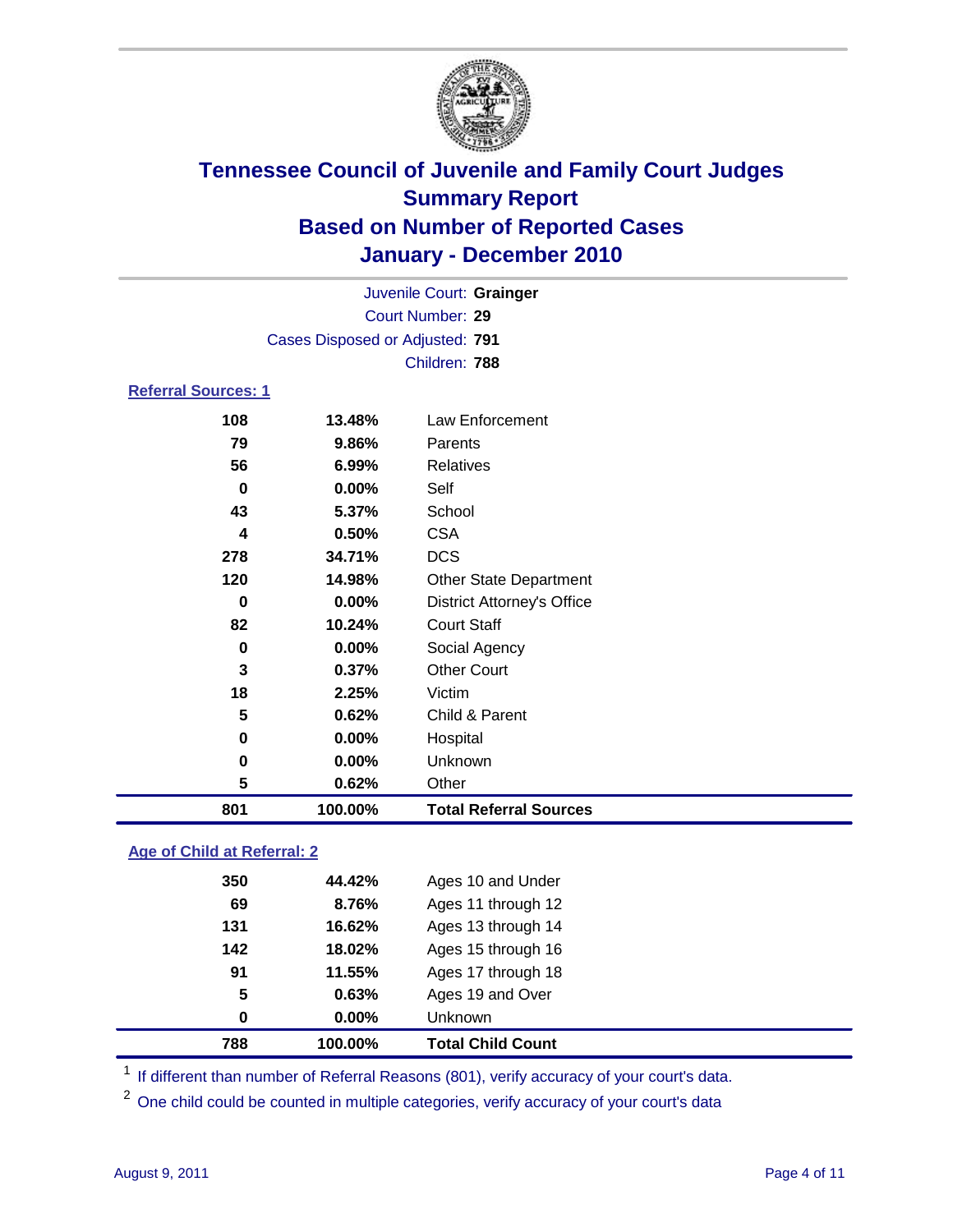

| Juvenile Court: Grainger                |                                 |                          |  |  |
|-----------------------------------------|---------------------------------|--------------------------|--|--|
|                                         | Court Number: 29                |                          |  |  |
|                                         | Cases Disposed or Adjusted: 791 |                          |  |  |
|                                         |                                 | Children: 788            |  |  |
| Sex of Child: 1                         |                                 |                          |  |  |
| 436                                     | 55.33%                          | Male                     |  |  |
| 352                                     | 44.67%                          | Female                   |  |  |
| $\mathbf 0$                             | 0.00%                           | Unknown                  |  |  |
| 788                                     | 100.00%                         | <b>Total Child Count</b> |  |  |
| Race of Child: 1                        |                                 |                          |  |  |
| 773                                     | 98.10%                          | White                    |  |  |
| 4                                       | 0.51%                           | African American         |  |  |
| 0                                       | 0.00%                           | Native American          |  |  |
| $\bf{0}$                                | 0.00%                           | Asian                    |  |  |
| 11                                      | 1.40%                           | Mixed                    |  |  |
| $\mathbf 0$                             | 0.00%                           | Unknown                  |  |  |
| 788                                     | 100.00%                         | <b>Total Child Count</b> |  |  |
| <b>Hispanic Origin: 1</b>               |                                 |                          |  |  |
| 10                                      | 1.27%                           | Yes                      |  |  |
| 778                                     | 98.73%                          | No                       |  |  |
| $\mathbf 0$                             | 0.00%                           | Unknown                  |  |  |
| 788                                     | 100.00%                         | <b>Total Child Count</b> |  |  |
| <b>School Enrollment of Children: 1</b> |                                 |                          |  |  |
| 571                                     | 72.46%                          | Yes                      |  |  |
| 217                                     | 27.54%                          | No                       |  |  |
| $\mathbf 0$                             | 0.00%                           | Unknown                  |  |  |
| 788                                     | 100.00%                         | <b>Total Child Count</b> |  |  |

One child could be counted in multiple categories, verify accuracy of your court's data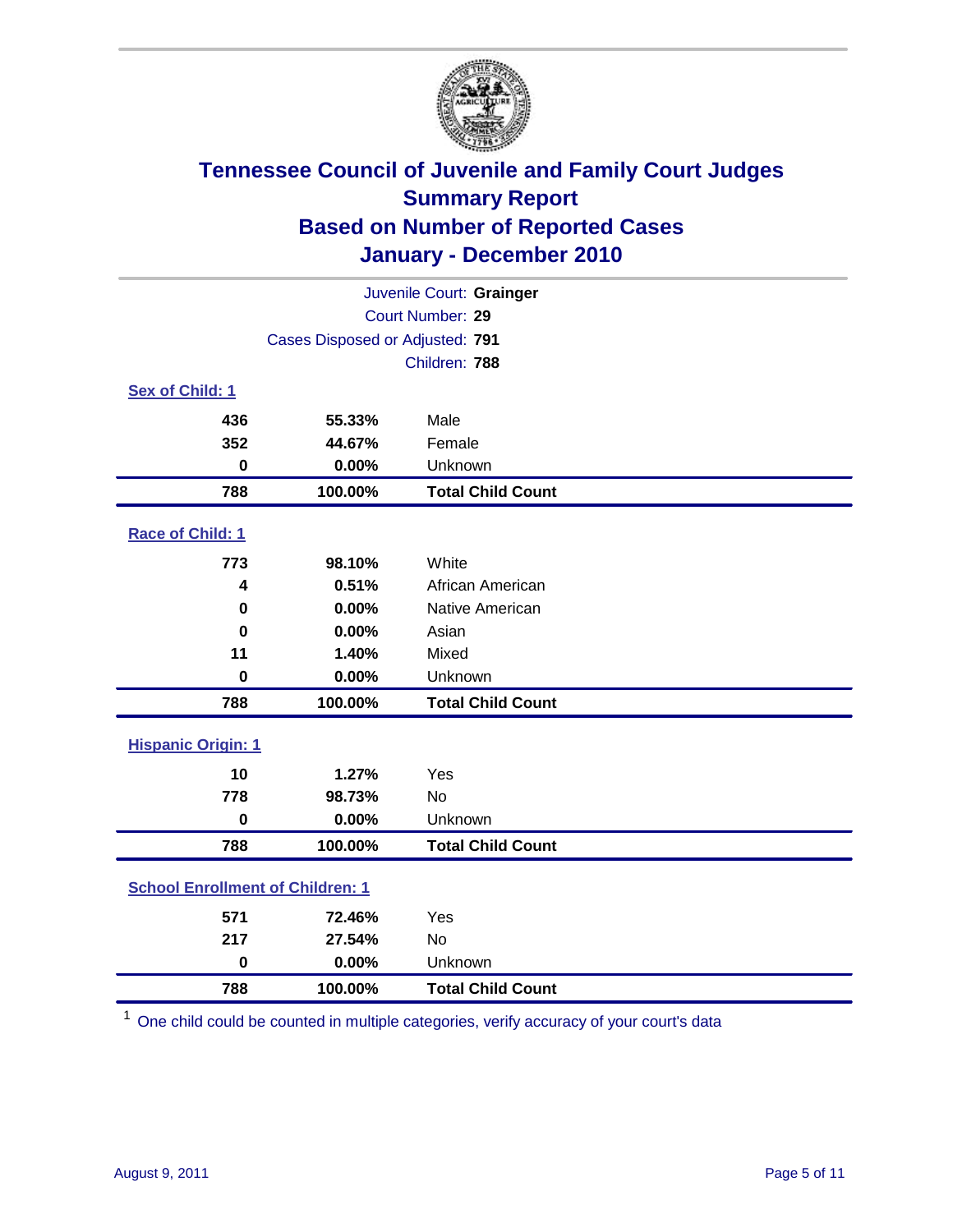

Court Number: **29** Juvenile Court: **Grainger** Cases Disposed or Adjusted: **791** Children: **788**

#### **Living Arrangement of Child at Time of Referral: 1**

| 12           | 1.52%    | Other                        |
|--------------|----------|------------------------------|
|              |          |                              |
| 0            | $0.00\%$ | Unknown                      |
| $\mathbf{2}$ | 0.25%    | Independent                  |
| 0            | $0.00\%$ | In an Institution            |
| 1            | 0.13%    | In a Residential Center      |
| 0            | $0.00\%$ | In a Group Home              |
| 79           | 10.03%   | With Foster Family           |
| 0            | $0.00\%$ | With Adoptive Parents        |
| 259          | 32.87%   | <b>With Relatives</b>        |
| 90           | 11.42%   | With Father                  |
| 306          | 38.83%   | With Mother                  |
| 0            | 0.00%    | With Mother and Stepfather   |
| 0            | $0.00\%$ | With Father and Stepmother   |
| 39           | 4.95%    | With Both Biological Parents |
|              |          |                              |

#### **Type of Detention: 2**

| 791 |    | 100.00%  | <b>Total Detention Count</b> |
|-----|----|----------|------------------------------|
|     | 1  | 0.13%    | Other                        |
| 771 |    | 97.47%   | Does Not Apply               |
|     | 0  | $0.00\%$ | <b>Unknown</b>               |
|     | 0  | $0.00\%$ | Psychiatric Hospital         |
|     | 0  | 0.00%    | Jail - No Separation         |
|     | 0  | $0.00\%$ | Jail - Partial Separation    |
|     | 0  | $0.00\%$ | Jail - Complete Separation   |
|     | 18 | 2.28%    | Juvenile Detention Facility  |
|     | 1  | 0.13%    | Non-Secure Placement         |
|     |    |          |                              |

<sup>1</sup> One child could be counted in multiple categories, verify accuracy of your court's data

<sup>2</sup> If different than number of Cases (791) verify accuracy of your court's data.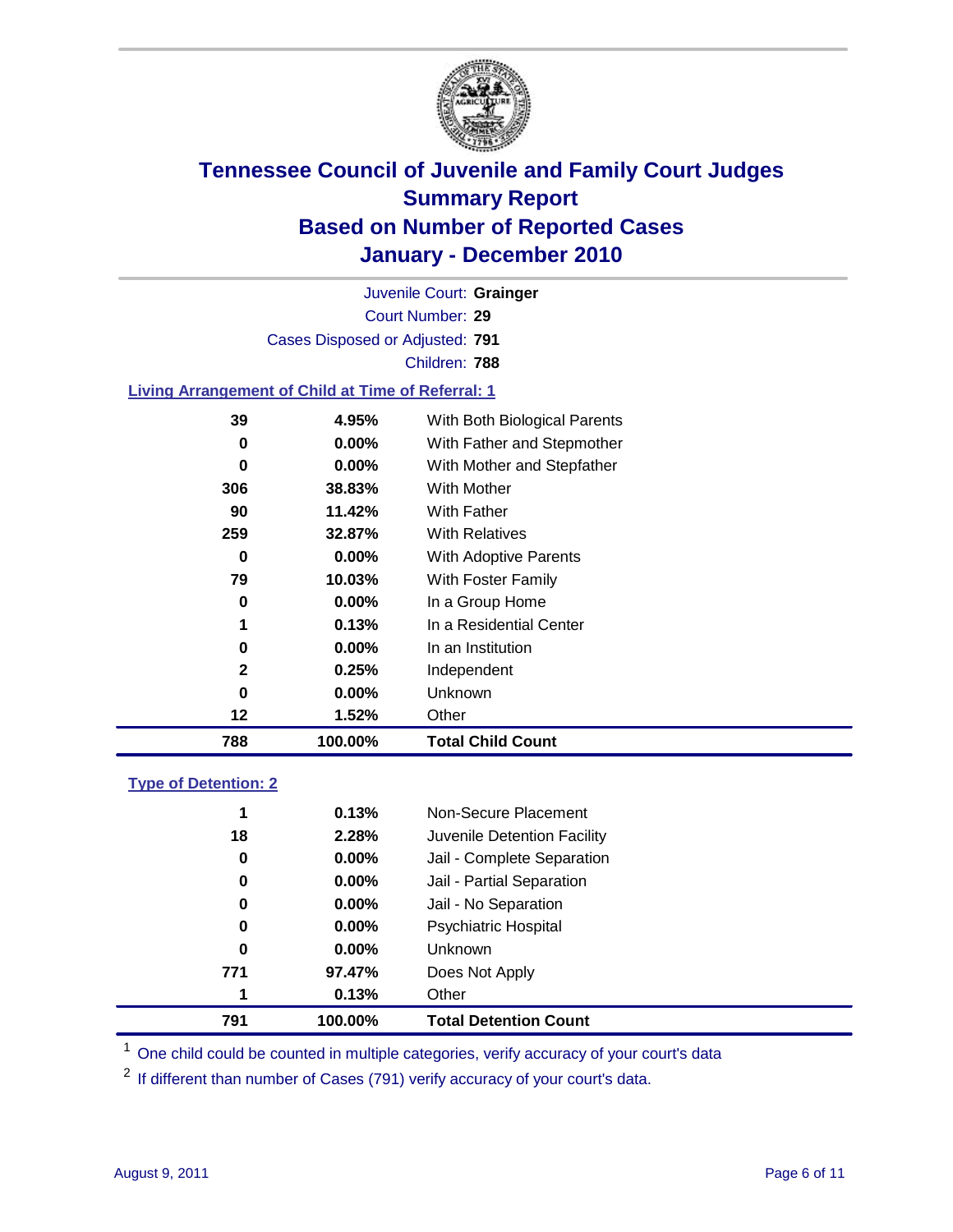

|                                                    | Juvenile Court: Grainger        |                                      |  |  |  |
|----------------------------------------------------|---------------------------------|--------------------------------------|--|--|--|
|                                                    | <b>Court Number: 29</b>         |                                      |  |  |  |
|                                                    | Cases Disposed or Adjusted: 791 |                                      |  |  |  |
|                                                    |                                 | Children: 788                        |  |  |  |
| <b>Placement After Secure Detention Hearing: 1</b> |                                 |                                      |  |  |  |
| 14                                                 | 1.77%                           | Returned to Prior Living Arrangement |  |  |  |
| 4                                                  | 0.51%                           | Juvenile Detention Facility          |  |  |  |
| $\mathbf 0$                                        | 0.00%                           | Jail                                 |  |  |  |
| $\mathbf{2}$                                       | 0.25%                           | Shelter / Group Home                 |  |  |  |
| $\overline{\mathbf{2}}$                            | 0.25%                           | <b>Foster Family Home</b>            |  |  |  |
| $\bf{0}$                                           | 0.00%                           | Psychiatric Hospital                 |  |  |  |
| 0                                                  | 0.00%                           | Unknown                              |  |  |  |
| 769                                                | 97.22%                          | Does Not Apply                       |  |  |  |
| $\mathbf 0$                                        | 0.00%                           | Other                                |  |  |  |
| 791                                                | 100.00%                         | <b>Total Placement Count</b>         |  |  |  |
|                                                    |                                 |                                      |  |  |  |
| <b>Intake Actions: 2</b>                           |                                 |                                      |  |  |  |
| 692                                                | 86.39%                          | <b>Petition Filed</b>                |  |  |  |
| 66                                                 | 8.24%                           | <b>Motion Filed</b>                  |  |  |  |
| $\bf{0}$                                           | 0.00%                           | <b>Citation Processed</b>            |  |  |  |
| $\bf{0}$                                           | 0.00%                           | Notification of Paternity Processed  |  |  |  |
| 15                                                 | 1.87%                           | Scheduling of Judicial Review        |  |  |  |
| 25                                                 | 3.12%                           | Scheduling of Administrative Review  |  |  |  |
| $\mathbf 2$                                        | 0.25%                           | Scheduling of Foster Care Review     |  |  |  |
| $\mathbf 0$                                        | 0.00%                           | Unknown                              |  |  |  |
| 0                                                  | 0.00%                           | Does Not Apply                       |  |  |  |
| 1                                                  | 0.12%                           | Other                                |  |  |  |

<sup>1</sup> If different than number of Cases (791) verify accuracy of your court's data.

<sup>2</sup> If different than number of Referral Reasons (801), verify accuracy of your court's data.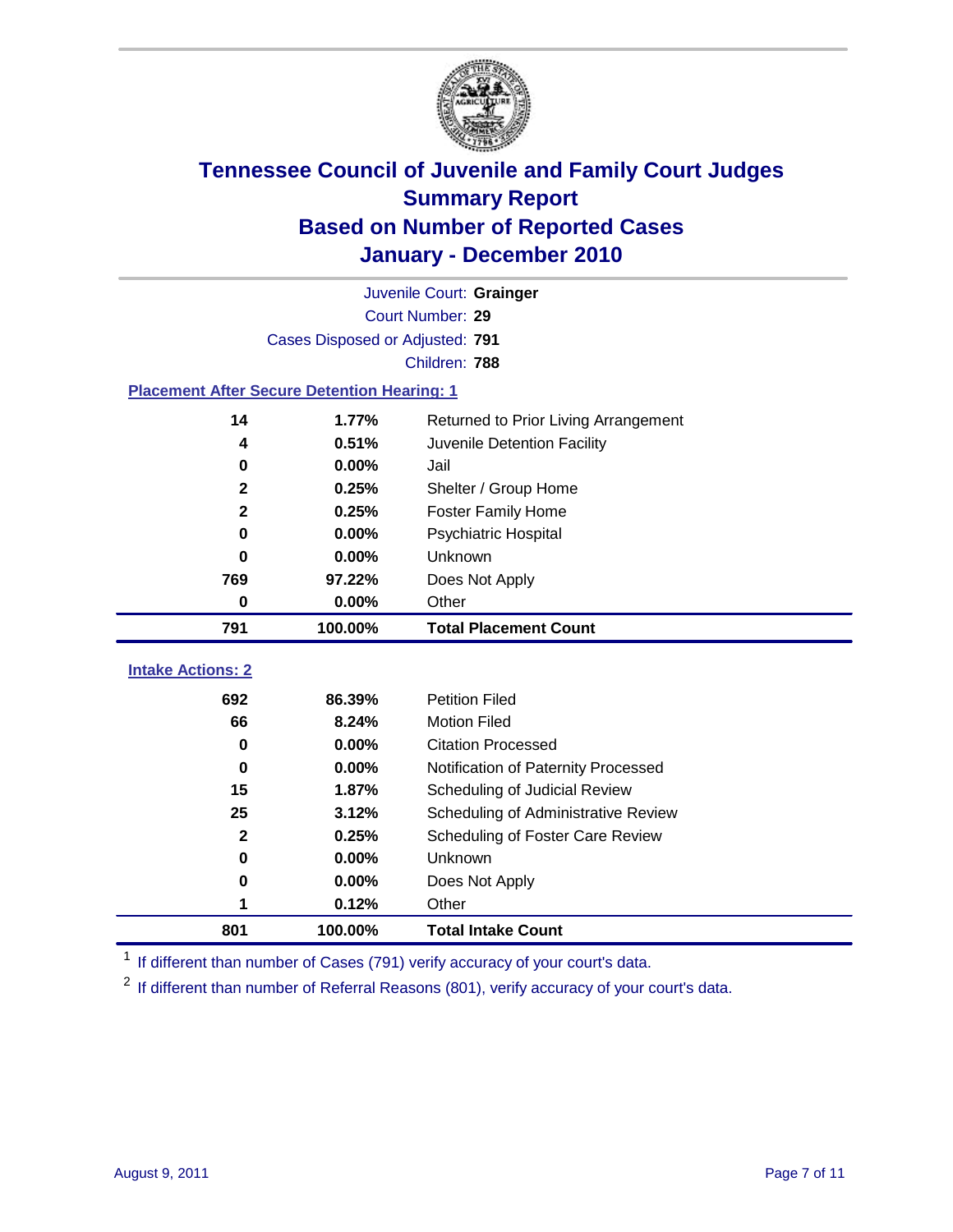

Court Number: **29** Juvenile Court: **Grainger** Cases Disposed or Adjusted: **791** Children: **788**

### **Last Grade Completed by Child: 1**

| 205          | 26.02%  | Too Young for School         |
|--------------|---------|------------------------------|
| 1            | 0.13%   | Preschool                    |
| 20           | 2.54%   | Kindergarten                 |
| 40           | 5.08%   | 1st Grade                    |
| 12           | 1.52%   | 2nd Grade                    |
| 26           | 3.30%   | 3rd Grade                    |
| 23           | 2.92%   | 4th Grade                    |
| 27           | 3.43%   | 5th Grade                    |
| 39           | 4.95%   | 6th Grade                    |
| 42           | 5.33%   | 7th Grade                    |
| 84           | 10.66%  | 8th Grade                    |
| 54           | 6.85%   | 9th Grade                    |
| 82           | 10.41%  | 10th Grade                   |
| 119          | 15.10%  | 11th Grade                   |
| 10           | 1.27%   | 12th Grade                   |
| $\mathbf{2}$ | 0.25%   | Non-Graded Special Ed        |
| 1            | 0.13%   | <b>GED</b>                   |
| 0            | 0.00%   | Graduated                    |
| 1            | 0.13%   | <b>Never Attended School</b> |
| 0            | 0.00%   | Unknown                      |
| $\mathbf 0$  | 0.00%   | Other                        |
| 788          | 100.00% | <b>Total Child Count</b>     |
|              |         |                              |

### **Enrolled in Special Education: 1**

| 0   | $0.00\%$ | Yes                      |
|-----|----------|--------------------------|
| 788 | 100.00%  | No                       |
|     | $0.00\%$ | <b>Unknown</b>           |
| 788 | 100.00%  | <b>Total Child Count</b> |

One child could be counted in multiple categories, verify accuracy of your court's data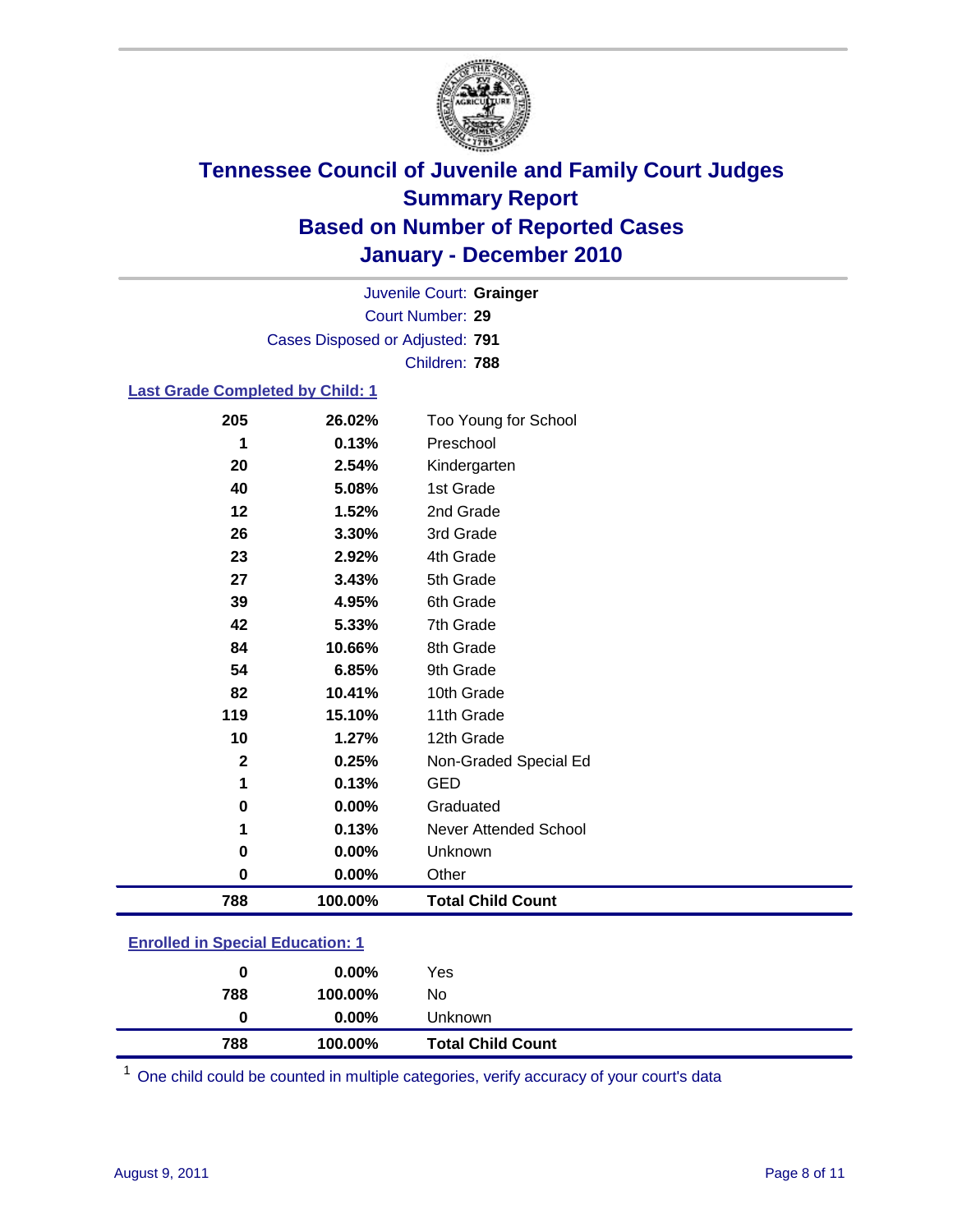

|                              | Juvenile Court: Grainger        |                           |  |  |  |
|------------------------------|---------------------------------|---------------------------|--|--|--|
|                              | Court Number: 29                |                           |  |  |  |
|                              | Cases Disposed or Adjusted: 791 |                           |  |  |  |
| Children: 788                |                                 |                           |  |  |  |
| <b>Action Executed By: 1</b> |                                 |                           |  |  |  |
| 764                          | 95.38%                          | Judge                     |  |  |  |
| 0                            | $0.00\%$                        | Magistrate                |  |  |  |
| 37                           | 4.62%                           | <b>YSO</b>                |  |  |  |
| 0                            | 0.00%                           | Other                     |  |  |  |
| 0                            | 0.00%                           | Unknown                   |  |  |  |
| 801                          | 100.00%                         | <b>Total Action Count</b> |  |  |  |

### **Formal / Informal Actions: 1**

| 72       | 8.99%    | Dismissed                                        |
|----------|----------|--------------------------------------------------|
| 5        | 0.62%    | Retired / Nolle Prosequi                         |
| 53       | 6.62%    | <b>Complaint Substantiated Delinquent</b>        |
| 32       | 4.00%    | <b>Complaint Substantiated Status Offender</b>   |
| 78       | 9.74%    | <b>Complaint Substantiated Dependent/Neglect</b> |
| $\bf{0}$ | $0.00\%$ | <b>Complaint Substantiated Abused</b>            |
| $\bf{0}$ | $0.00\%$ | <b>Complaint Substantiated Mentally III</b>      |
| 21       | 2.62%    | Informal Adjustment                              |
| 0        | $0.00\%$ | <b>Pretrial Diversion</b>                        |
| 1        | 0.12%    | <b>Transfer to Adult Court Hearing</b>           |
| 0        | $0.00\%$ | Charges Cleared by Transfer to Adult Court       |
| 410      | 51.19%   | Special Proceeding                               |
| 1        | 0.12%    | <b>Review Concluded</b>                          |
| 123      | 15.36%   | Case Held Open                                   |
| 5        | 0.62%    | Other                                            |
| 0        | $0.00\%$ | Unknown                                          |
| 801      | 100.00%  | <b>Total Action Count</b>                        |

<sup>1</sup> If different than number of Referral Reasons (801), verify accuracy of your court's data.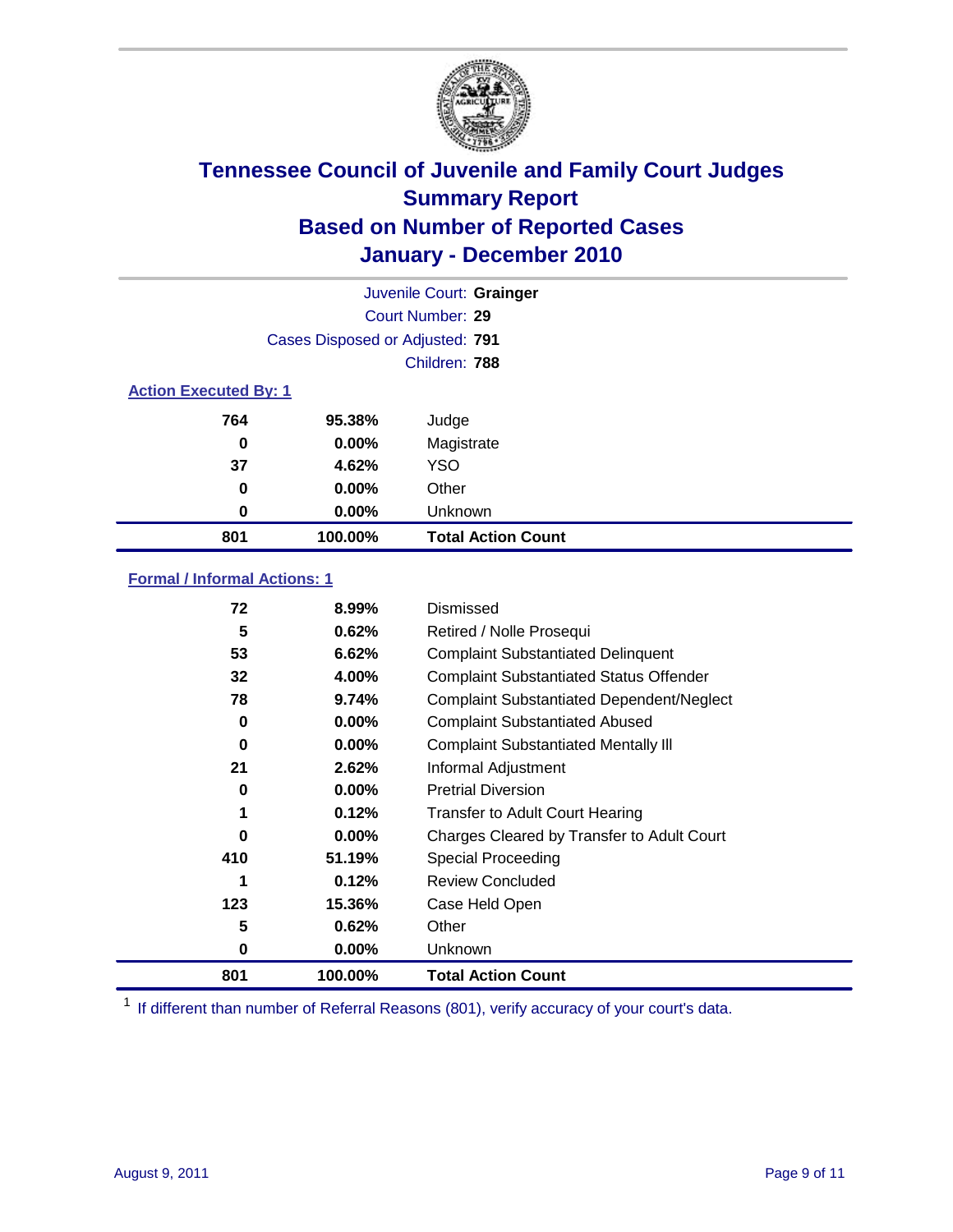

|                       |                                 | Juvenile Court: Grainger                              |
|-----------------------|---------------------------------|-------------------------------------------------------|
|                       |                                 | Court Number: 29                                      |
|                       | Cases Disposed or Adjusted: 791 |                                                       |
|                       |                                 | Children: 788                                         |
| <b>Case Outcomes:</b> |                                 | There can be multiple outcomes for one child or case. |
| 83                    | 8.91%                           | <b>Case Dismissed</b>                                 |
| $\mathbf{2}$          | 0.21%                           | Case Retired or Nolle Prosequi                        |
| 60                    | 6.44%                           | Warned / Counseled                                    |
| 170                   | 18.24%                          | Held Open For Review                                  |
| 0                     | 0.00%                           | Supervision / Probation to Juvenile Court             |
| 2                     | 0.21%                           | <b>Probation to Parents</b>                           |
| 4                     | 0.43%                           | Referral to Another Entity for Supervision / Service  |
| 3                     | 0.32%                           | Referred for Mental Health Counseling                 |
| 8                     | 0.86%                           | Referred for Alcohol and Drug Counseling              |
| 0                     | 0.00%                           | <b>Referred to Alternative School</b>                 |
| 0                     | 0.00%                           | Referred to Private Child Agency                      |
| 0                     | 0.00%                           | Referred to Defensive Driving School                  |
| 0                     | 0.00%                           | Referred to Alcohol Safety School                     |
| 5                     | 0.54%                           | Referred to Juvenile Court Education-Based Program    |
| 0                     | 0.00%                           | Driver's License Held Informally                      |
| 0                     | 0.00%                           | <b>Voluntary Placement with DMHMR</b>                 |
| 0                     | 0.00%                           | <b>Private Mental Health Placement</b>                |
| 0                     | 0.00%                           | <b>Private MR Placement</b>                           |
| 2                     | 0.21%                           | Placement with City/County Agency/Facility            |
| 0                     | 0.00%                           | Placement with Relative / Other Individual            |
| 8                     | 0.86%                           | Fine                                                  |
| 8                     | 0.86%                           | <b>Public Service</b>                                 |
| 18                    | 1.93%                           | Restitution                                           |
| 0                     | 0.00%                           | <b>Runaway Returned</b>                               |
| 10                    | 1.07%                           | No Contact Order                                      |
| 0                     | 0.00%                           | Injunction Other than No Contact Order                |
| 3                     | 0.32%                           | <b>House Arrest</b>                                   |
| 0                     | $0.00\%$                        | <b>Court Defined Curfew</b>                           |
| 0                     | 0.00%                           | Dismissed from Informal Adjustment                    |
| 0                     | $0.00\%$                        | <b>Dismissed from Pretrial Diversion</b>              |
| 4                     | 0.43%                           | Released from Probation                               |
| 2                     | 0.21%                           | <b>Transferred to Adult Court</b>                     |
| 0                     | $0.00\%$                        | <b>DMHMR Involuntary Commitment</b>                   |